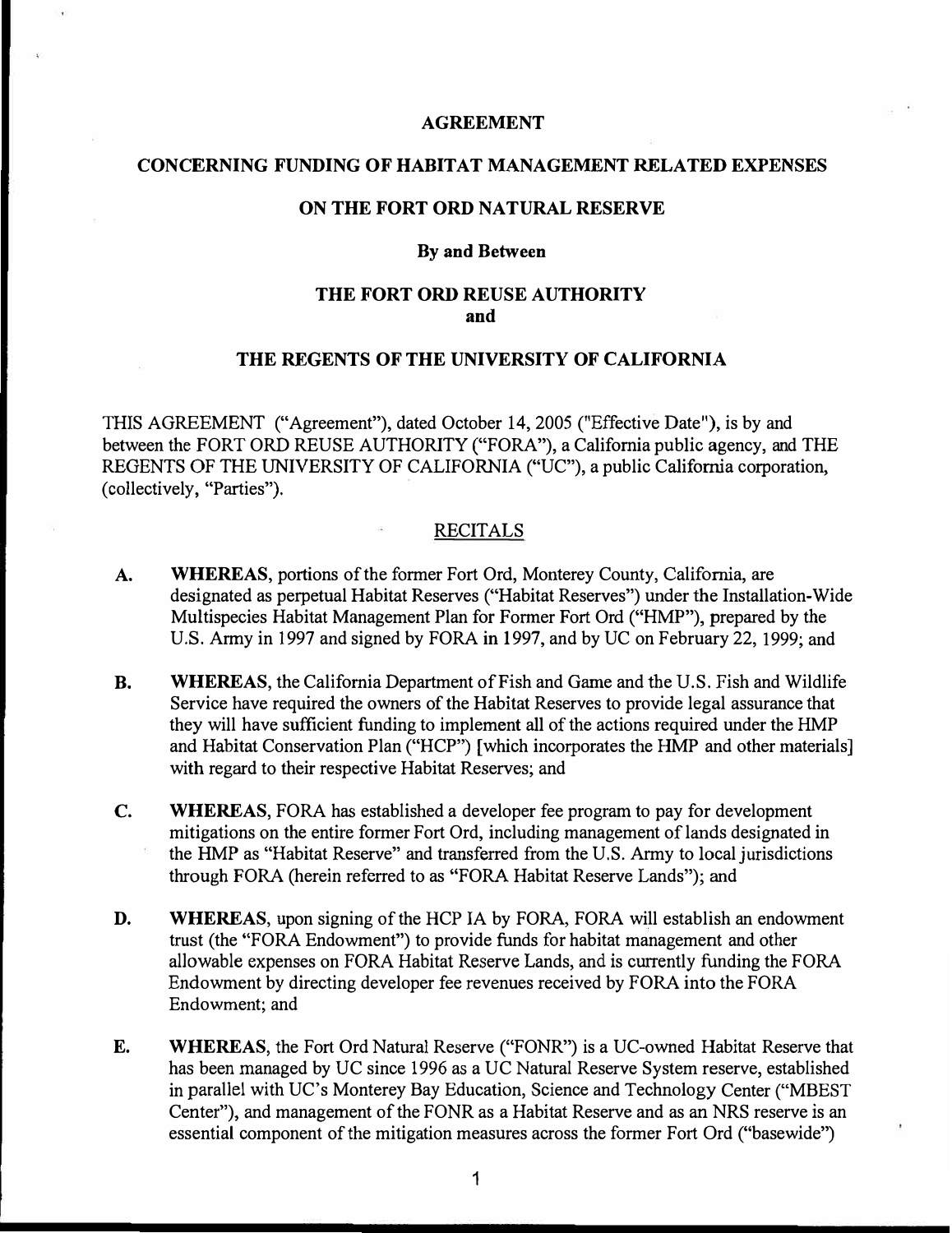that will be required for incidental take permits necessary to enable development of the former Fort Ord; and

- **F. WHEREAS,** beginning on February 22, 1999, UC, in accordance with the HMP, has provided administration and management for the FONR sufficient to protect the reserve, establish baseline data and participate in the CRMP and HCP processes and in the process of doing so, has incurred costs; and
- **G. WHEREAS,** the Parties seek a reasonable reimbursement by FORA for a portion of expenses incurred by UC in implementing the HMP; and
- **H. WHEREAS,** the Parties intend to establish a mechanism funded by FORA to assure payment of future allowable expenses incurred by UC on the FONR in fulfilling UC's obligations under the HCP that will implement the HCP and are required for basewide Incidental Take Permits issued under Fish and Game Code §2081 and Endangered Species Act  $\S(10)(a)(1)(B)$ ; and
- I. **WHEREAS,** the terms and requirements of the HMP are being further delineated and codified through the development of the subsequent HCP and IA and these documents together will establish the extent of the FONR's required habitat reserve management activities and the extent of related funding to support the execution of those responsibilities ("Allowable Expenses"); and
- J. **WHEREAS,** the Parties seek to establish a secure fund, referred to herein as the FONR Endowment, to cover FONR Allowable Expenses and will define in the FONR Endowment Agreement the respective rights and duties of the Parties regarding their obligations for payment of Allowable Expenses and other obligations under the HMP, HCP and IA; and
- **K. WHEREAS,** On March 28, 2005, FORA contracted with the Center for Natural Lands Management ("CNLM") to prepare a Property Analysis Report ("PAR") defining the allowable expenses associated with implementing the HCP on the FONR and on FORAmanaged Habitat Reserve lands;

**NOW THEREFORE,** in consideration of the foregoing Recitals, and intending to be legally bound, the Parties agree as follows:

## 1. Definitions

1.1. Allowable Expenses: Expenses not including any UC indirect overhead charges necessary to implement the HCP on the FONR. These include:

1.1.1. All expenses reasonably estimated as needed to execute the specific HCP requirements (as defined by the FONR PAR); and

1.1.2. All expenses to be quantified in the Endowment Agreement as needed to provide staffing and infrastructure for the FONR in executing those requirements while supporting a UC/NRS natural reserve;

1.1.3. Expenses up to \$20,000 per year for targeted research deemed necessary to support HCP management decisions, but not any expenses directly related to the reserve's academic program in research, teaching or public service.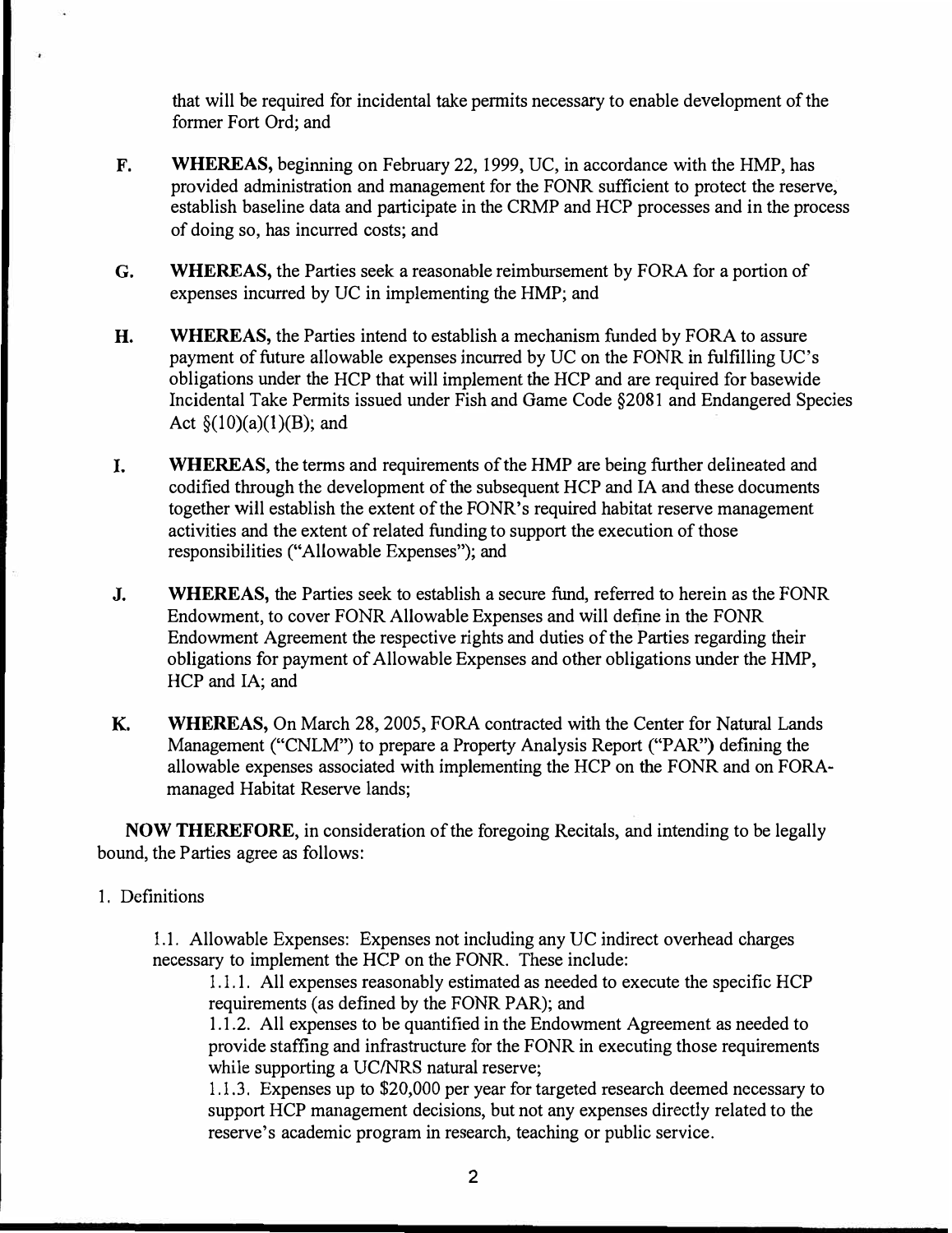1.2. CNLM: Center for Natural Lands Management— A non-profit organization with a mission to:

1.2.1. preserve or to assist in the preservation of natural habitat, native species and functioning ecosystems;

1.2.2. own and/or manage lands in an ecologically beneficial manner consistent with federal and state environmental laws;

1.2.3. promote the conservation values of such lands through education;

1.2.4. promote and facilitate uses of such lands by the public that preserve the conservation values; and

1.2 .5. enable and assist the state and federal governments in their obligations to protect native fish, wildlife, plants and their habitats necessary for maintaining biologically sustainable populations of such species for the public benefit.

1 .3. FONR: Fort Ord Natural Reserve. Habitat Reserve lands identified in the HCP and transferred or screened for transfer from the U.S. Anny directly to the University of California. FONR is a part of the UC Natural Reserve System and is managed by UCSC.

1.4. FONR Endowment: A fund established for one-time start-up expenses and perpetual on-going expenses required for implementation of the HMP and HCP on the FONR.

1.5. FONR Endowment Agreement: Agreement to be entered into between UC and FORA specifying the size of the FONR Endowment, other details relating to its establishment and management, and the basis for payments to be made by FORA to UC to fund Allowable Expenses prior to the full funding of the FONR Endowment.

1.6. FONR PAR: A PAR prepared for the Fort Ord Natural Reserve, identifying the costs of implementation of the HCP requirements on FONR lands.

1.7. FORA Endowment: a fund established to pay for one-time start-up costs and perpetual on-going costs of implementing the HCP on FORA Habitat Reserve lands

1.8. FORA Habitat Reserve Lands: Habitat Reserve lands identified in the HCP and transferred by Economic Development Conveyance from the U.S. Army through FORA to local jurisdictions. These do not include FONR lands or lands conveyed to the Bureau of Land Management or the California Department of Parks and Recreation.

1.9. Habitat Reserves: Lands designated in the HCP to be perpetually protected and managed to support native habitat and HMP species and communities.

1.10. HCP: Fort Ord Multispecies Habitat Conservation Plan, currently being prepared by FORA, specifying habitat management requirements on specific lands throughout the former Fort Ord, forming the basis for the issuance of  $10(a)(1)(B)$  Incidental Take Permits to nonfederal entities for Covered Species by the U.S. Fish and Wildlife Service. The HCP is based on the HMP, but where conflicts occur between the two documents, the provisions of the HCP will govern for entities holding CDFG-issued Section 2081 Incidental Take Permits and USFWS-issued  $10(a)(1)(B)$  Incidental Take Permits. The HCP is implemented through an Implementing Agreement (IA).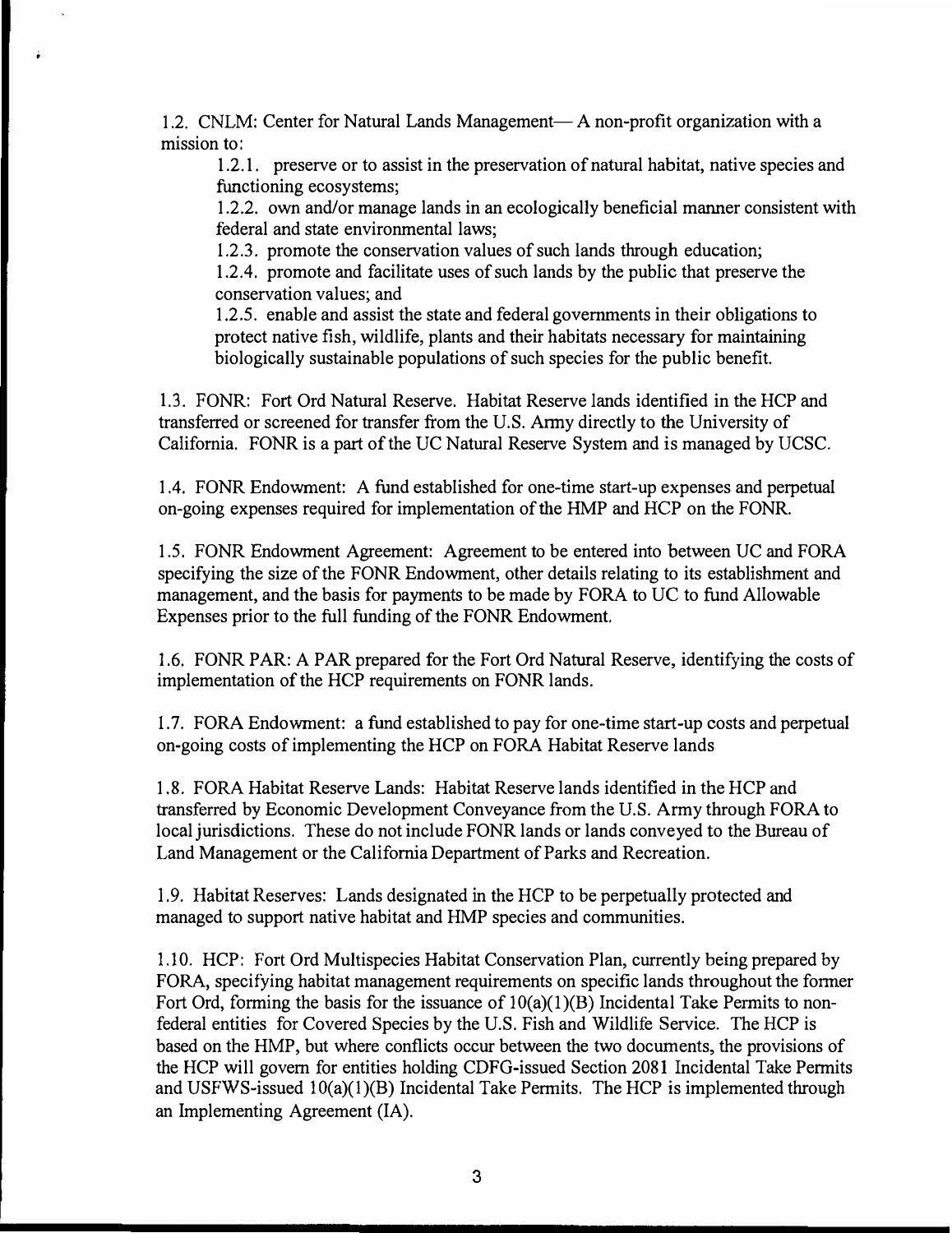1.11. HMP: Fort Ord Multispecies Habitat Management Plan, prepared by the U.S. Army, dated April 1997, specifying habitat management requirements on specific lands throughout the former Fort Ord, forming the basis for Section 7 consultation and Biological Opinions from the U.S. Fish and Wildlife Agency that may allow take by federal agencies of Covered Species.

1.12. IA: Implementing Agreement is a formal, legally-binding agreement among the parties to the Fort Ord HCP in which those parties commit through signature to mutual covenants, obligations and other provisions required to implement the HCP as set forth in the text of the agreement.

1.13. PAR: Property Analysis Report, prepared by CNLM, indicating the costs associated with implementing the HCP on a particular piece of property.

1.14. UC NRS: University of California Natural Reserve System-A system of 35 natural reserves located throughout California operated to support the teaching and research mission ofUC.

# 2. Financial Responsibilities

I

2.1 Within 45 days of the Effective Date of this Agreement, FORA shall reimburse UC a total of \$135,000 for a portion of expenses incurred between February 22, 1999 and June 30, 2005 for operation of the FONR in compliance with the HMP. The PAR being prepared by the CNLM will ensure that one-time expenses already incurred and reimbursed hereunder will not be double-counted.

2.2. Beginning July 1, 2005 and continuing until the date the requirements of the HCP are binding on UC, FORA shall provide UC a total of \$75,000 each of the next two years for continued operation of the FONR in minimum compliance with the HMP. If the HCP is not signed by June 30, 2007, the Parties may extend by mutual Agreement this annual reimbursement for annual costs until the HCP is consummated. FORA shall provide, within 45 days of the Effective Date of this agreement, payment for the 2005-06 Fiscal Year (July I, 2005 - June 30, 2006) and shall pay for subsequent years by July 1 of each successive year.

2.3. FORA will exercise its best effort to complete the FONR PAR in a timely manner and will invite UC to review drafts of the FONR PAR. FORA will not accept the FONR PAR until UC has agreed that the FONR PAR has accurately and appropriately captured required activities and realistic expenses, which agreement shall not be unreasonably withheld.

2.4. Within 180 days of completing the updated PAR, the Parties will execute a separate written agreement ("FONR Endowment Agreement"), which shall include the total amount FORA shall provide to UC for:

2.4.1. The annual payments FORA will make to UC to fund the implementation of the HCP on FONR between the date the requirements of the HCP are binding on UC and the full funding of the FONR Endowment; and

2.4.2. The FONR Endowment, covering all Allowable Expenses and contingencies.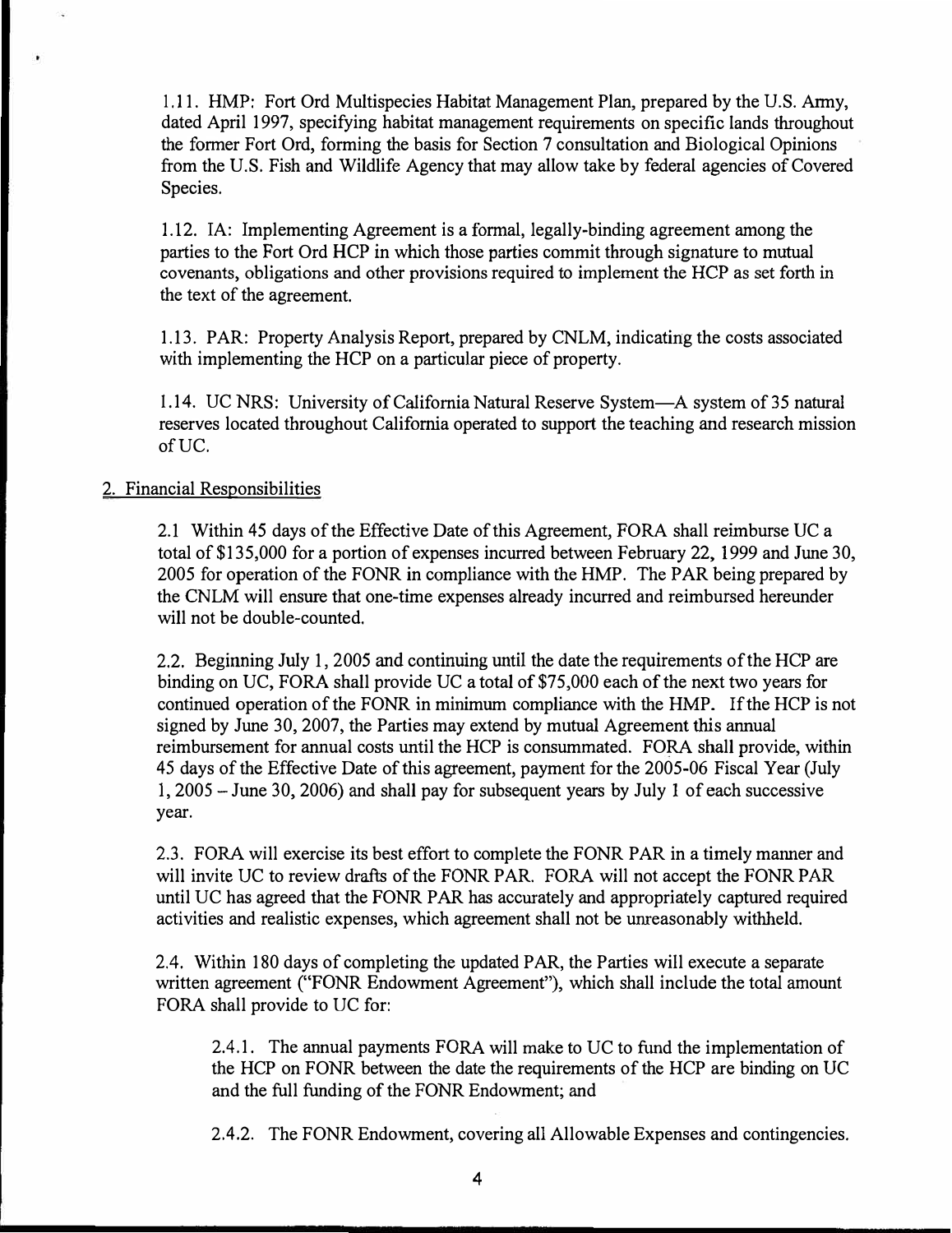The FONR Endowment Agreement shall also address scheduling of FORA's payments (e.g., lump sum, installment, or other payment); and such other matters as the Parties may agree upon.

2.5. The FONR Endowment Agreement shall include provision for FORA to fully fund FONR Allowable Expenses until the FONR Endowment is fully funded and available to cover such expenses. Beginning on the date the requirements of the HCP are binding on UC and ending on the date the FONR Endowment is fully funded, by August 1 of each year UC shall provide FORA an accounting of expenses for the previous fiscal year. With each subsequent forward funding for one year's operation, FORA will adjust the payment up or down to compensate for Allowable Expenses either exceeding or not meeting the previous year's forward funding.

2.6. To provide assurance that adequate revenues will be available to UC to pay FONR's Allowable Expenses in perpetuity, FORA hereby irrevocably agrees that it shall fund the FONR Endowment, which will be held and managed by UC Office of the President on behalf of the NRS. This FONR Endowment funding will be determined in the following manner:

2.6.1. To ensure that the FONR Endowment and the FORA Endowment are fully funded in a timely manner, FORA shall direct 25 percent of all Community Facility District fees received by FORA to these endowments. Until the FONR Endowment is fully funded, FORA shall contribute no less to the FONR Endowment than it contributes to the FORA Endowment. FORA shall fully fund the FONR Endowment no later than the date on which the  $1,380<sup>th</sup>$  new housing permit is issued on the former Fort Ord since the adoption of the Fort Ord Base Reuse Plan.

2.6.2 To ensure that the amounts determined pursuant to section 1.4. to fully fund the FONR Endowment will be paid, FORA shall, before it terminates its existence or dissolves its organization, either have fulfilled its funding obligations under the FONR Endowment Agreement, or have delegated all of its obligations under this Agreement (if it is still effective) and the FONR Endowment Agreement to another financially responsible party, to which UC has consented in writing.

## 3. Effect of Termination

Termination of this Agreement will have no effect on the FONR Endowment. UC may continue to use income from the FONR Endowment to fund UC's obligations under the HMP, HCP, and IA in perpetuity, in accordance with the terms of the FONR Endowment Agreement, even after this Agreement has been terminated.

# 4. Execution of HCP and IA

UC will not execute the HCP and IA or assume substantial and permanent financial obligations thereunder unless and until (a) this Agreement has been signed by the Parties; (b) FORA has reimbursed UC for past FONR expenses; (c) the FONR PAR has been updated; and (d) the Parties have executed the FONR Endowment Agreement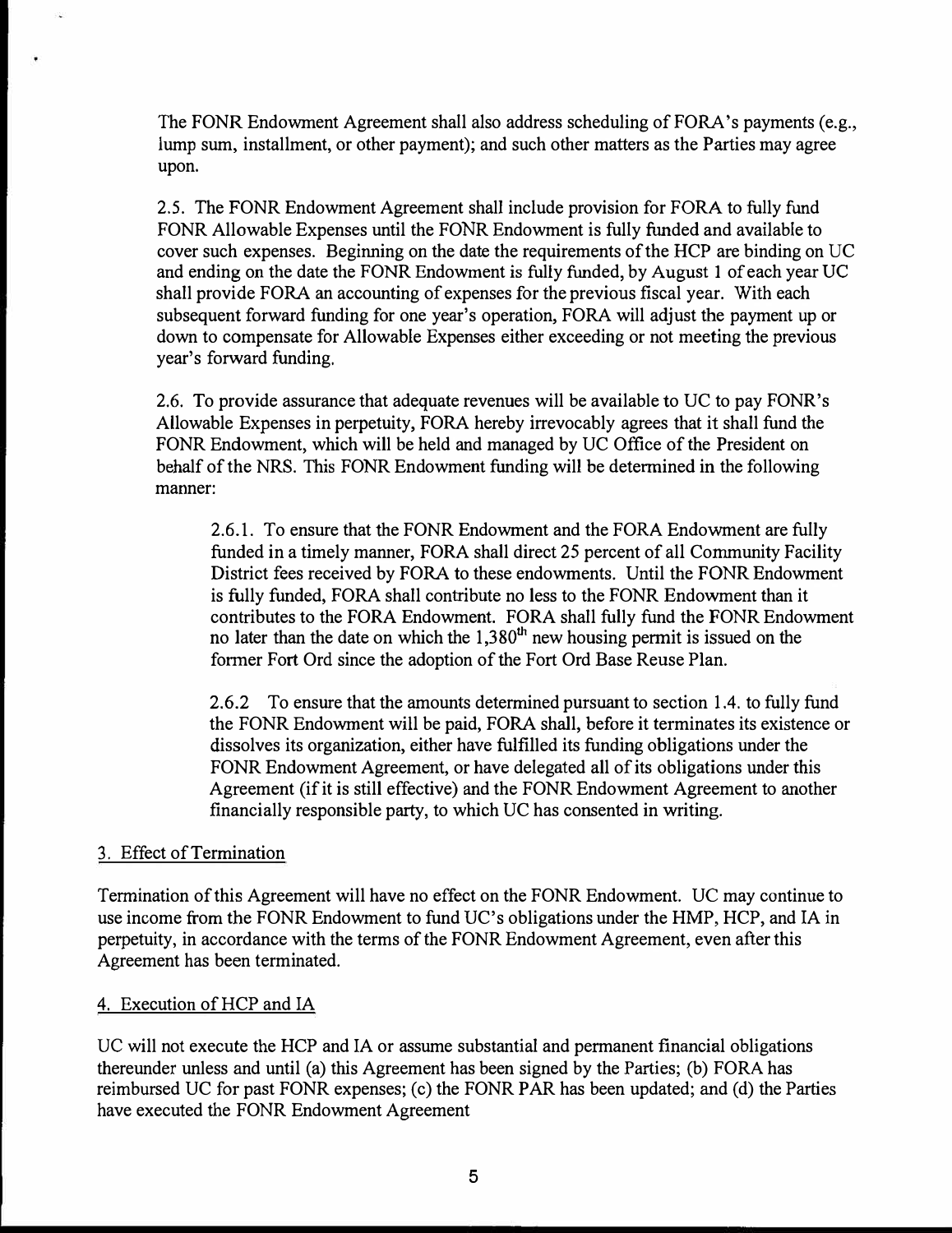# 5. Habitat Management Activities on the FONR

UC will undertake or supervise all habitat management activities on the FONR, as required by and agreed to under the HMP, HCP, and IA.

# 6. MBEST Center Development Fees

UC will require private development on UC's MBEST Center to pay FORA's development fees as reasonably assessed by FORA.

## 7. Term and Termination

The Parties' obligations under this Agreement commence on the Effective Date and shall continue until this Agreement shall be terminated. The Parties may terminate this Agreement by mutual consent and in writing duly executed by both Parties after FORA has fulfilled its funding obligations to UC under Section 1, above.

## 8. Further Actions

Each Party agrees to execute and deliver to the other Party such documents, including the FONR Endowment Agreement, and to take such actions as may reasonably be required to give effect to the terms and conditions of this Agreement.

# 9. Modifications or Amendment

This Agreement is not subject to modification or amendment except in writing, agreed to and signed by all Parties.

## 10. Interpretations

This Agreement integrates all of the terms and conditions mentioned herein or incidental hereto, and has been arrived at through negotiation, has been reviewed by each Party's respective counsel, and no Party is to be deemed the Party which prepared this Agreement within the meaning of California Civil Code Section 1654.

## 11. Notices and Correspondence

Any notice required to be given to any Party shall be in writing and deemed given if personally delivered upon the other Party or deposited in the United States mail, and sent certified mail, return receipt requested, postage prepaid and addressed to the other Party at the address set forth below, or sent via facsimile transmission during normal business hours to the party to which notice is given at the telephone number listed for fax transmission: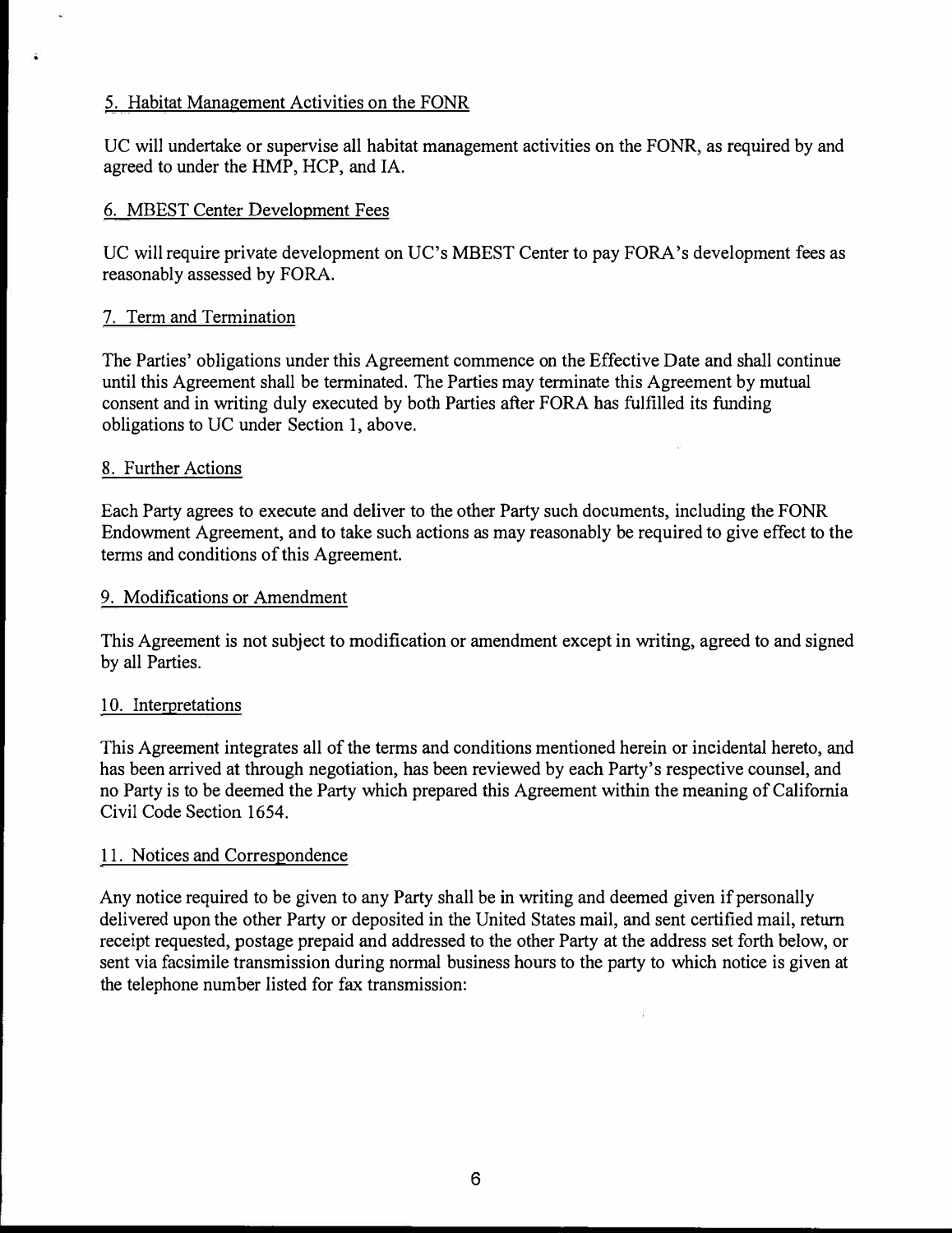If to FORA:

If to:

|                                                  | <b>Executive Officer</b><br>Fort Ord Reuse Authority<br>100 12th Streets, Building 2880<br>Marina, CA 93933              | Telephone:<br>Facsimile:                               | $(831) 883 - 3672$<br>$(831) 883 - 3675$ |
|--------------------------------------------------|--------------------------------------------------------------------------------------------------------------------------|--------------------------------------------------------|------------------------------------------|
|                                                  | UCSC then concurrently to:                                                                                               |                                                        |                                          |
| Chancellor, University of California, Santa Cruz |                                                                                                                          |                                                        |                                          |
|                                                  | 1156 High Street                                                                                                         | Telephone: (831) 459-2058                              |                                          |
|                                                  | Santa Cruz, CA 95064                                                                                                     | Facsimile: (831) 459-2760                              |                                          |
|                                                  | Director, UC/Natural Reserve System<br>Office of the President<br>1111 Franklin St., 6th Floor<br>Oakland, CA 94607-5200 | Facsimile: (510-643-2920                               | Telephone: (510-987-0413)                |
|                                                  | Reserve Director, FONR<br><b>UCSC Natural Reserves</b><br>c/o ENVS - Nat. Sci. II<br>1156 High Street                    | Telephone: (831) 459-4971<br>Facsimile: (831) 459-4015 |                                          |
|                                                  | Santa Cruz, CA 95064                                                                                                     |                                                        |                                          |
|                                                  | Director, UC MBEST Center                                                                                                |                                                        |                                          |
|                                                  | 3239 Imjin Road, Suite 101                                                                                               | Telephone: (831)582-1020                               |                                          |
|                                                  | Marina, CA 93933                                                                                                         | Facsimile: (831)582-1021                               |                                          |
|                                                  |                                                                                                                          |                                                        |                                          |

### 12. Indemnification

12.1 FORA shall indemnify, defend and hold harmless UC, its officers, agents, and employees from and against any claims, damages, costs, expenses, or liabilities ( collectively "Claims") arising out of or in any way connected with this Agreement including, without limitation, Claims for loss or damage to any property, or for death or injury to any person or persons, but only in proportion to and to the extent that such Claims arise from the negligent or wrongful acts or omissions of FORA, its officers, agents, or employees.

12.2. UC shall indemnify, defend and hold harmless FORA, its officers, partners, agents, and employees from and against any Claims arising out of or in any way connected with this Agreement including, without limitation, Claims for loss or damage to any property or for death or injury to any person or persons, but only in proportion to and to the extent that such Claims arise from the negligent or wrongful acts or omissions of UC, its officers, agents, or employees.

#### 13. Applicable Law

California law shall govern this Agreement.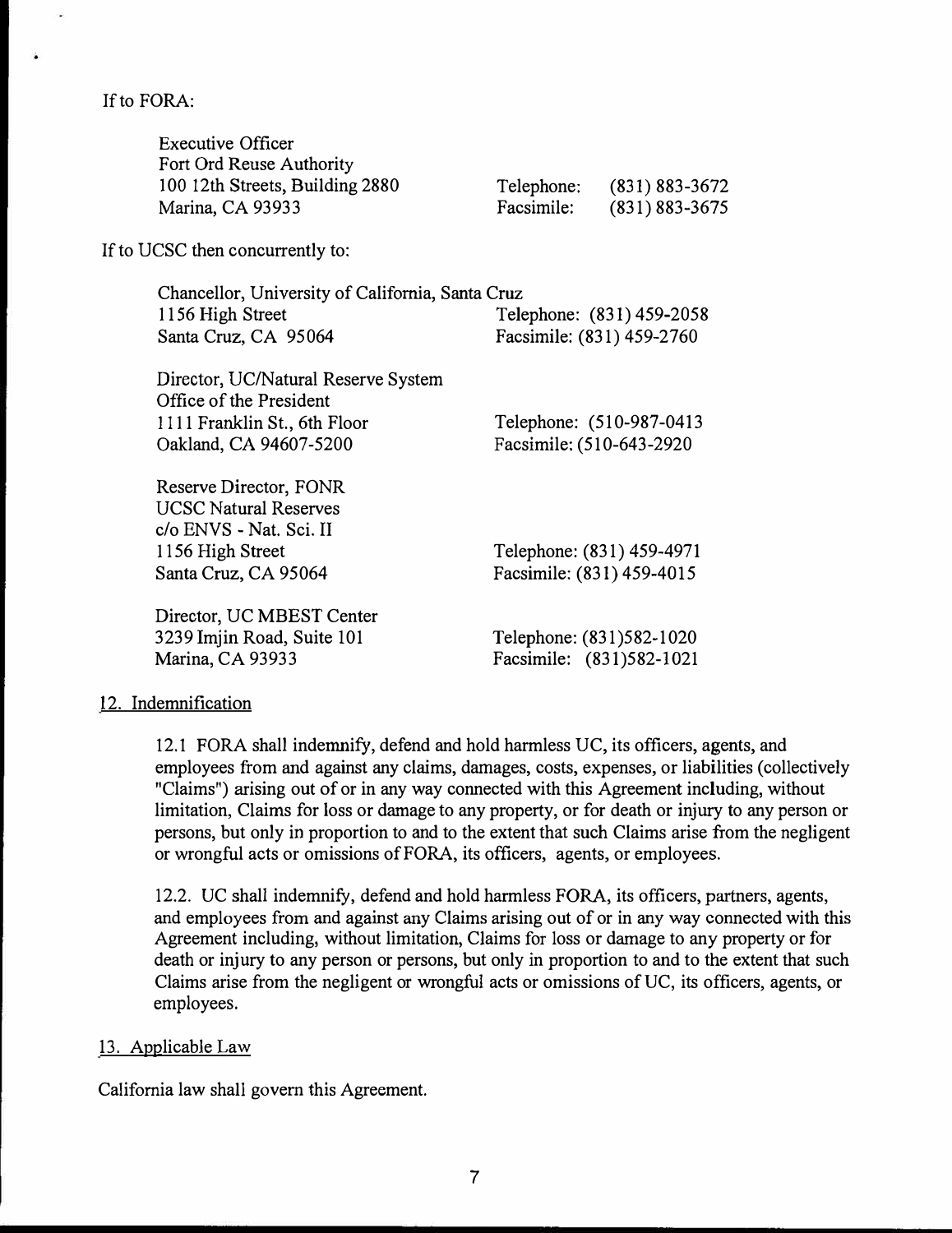#### 14. Attorneys' Fees

If any lawsuit is commenced to enforce any of the terms of this Agreement, the prevailing party will have the right to recover its reasonable attorneys' fees and costs of suit from the other party.

#### 15. Severability

If any term of this Agreement is held by a court of competent jurisdiction to be invalid, void or unenforceable, the remainder of the provisions shall continue in full force and effect unless the rights and obligations of the parties have been materially altered or abridged by such invalidation, voiding or unenforceability.

#### 16. Waivers

Any waiver by a Party or Parties of any obligation or condition in this Agreement must be in writing. No waiver will be implied from any delay or failure by either FORA or UC to take action on any breach or default of Parties or to pursue any remedy allowed under this Agreement or applicable law. Any extension of time granted to any of the Parties to perform any obligation under this Agreement shall not operate as a waiver or release from any of its obligations under this Agreement.

#### 17. Title of Parts and Sections

The titles of the sections or subsections of this Agreement are inserted for convenience ofreference only and shall be disregarded in interpreting any part of the Agreement's provisions.

#### 18. Conflict of Interest

18.1. Except for approved eligible administrative or personnel costs, no person described in section 18.2 below who exercises or has exercised any functions or responsibilities with respect to the activities contemplated by this Agreement or who is in a position to participate in a decision-making process or gain inside information with regard to such activities, may obtain a personal or financial interest or benefit from the activity, or have an interest in any contract, subcontract or Agreement with respect thereto, or the proceeds there under, either for themselves or those with whom they have family or business ties, during, or at any time after, such person's tenure. Parties shall exercise due diligence to ensure that the prohibition in this section 18.1 is followed.

18.2. The conflict of interest provisions of section 18.1 above apply to any person who is an employee, agent, consultant, officer, or any immediate family member of any official of either FORA or UC, or any person related within the third (3rd) degree of such person.

18.3. This Agreement is not intended to interfere with the academic research and teaching activities of UC, UCSC, or FONR. This agreement is not intended to cover costs specifically associated with such activities.